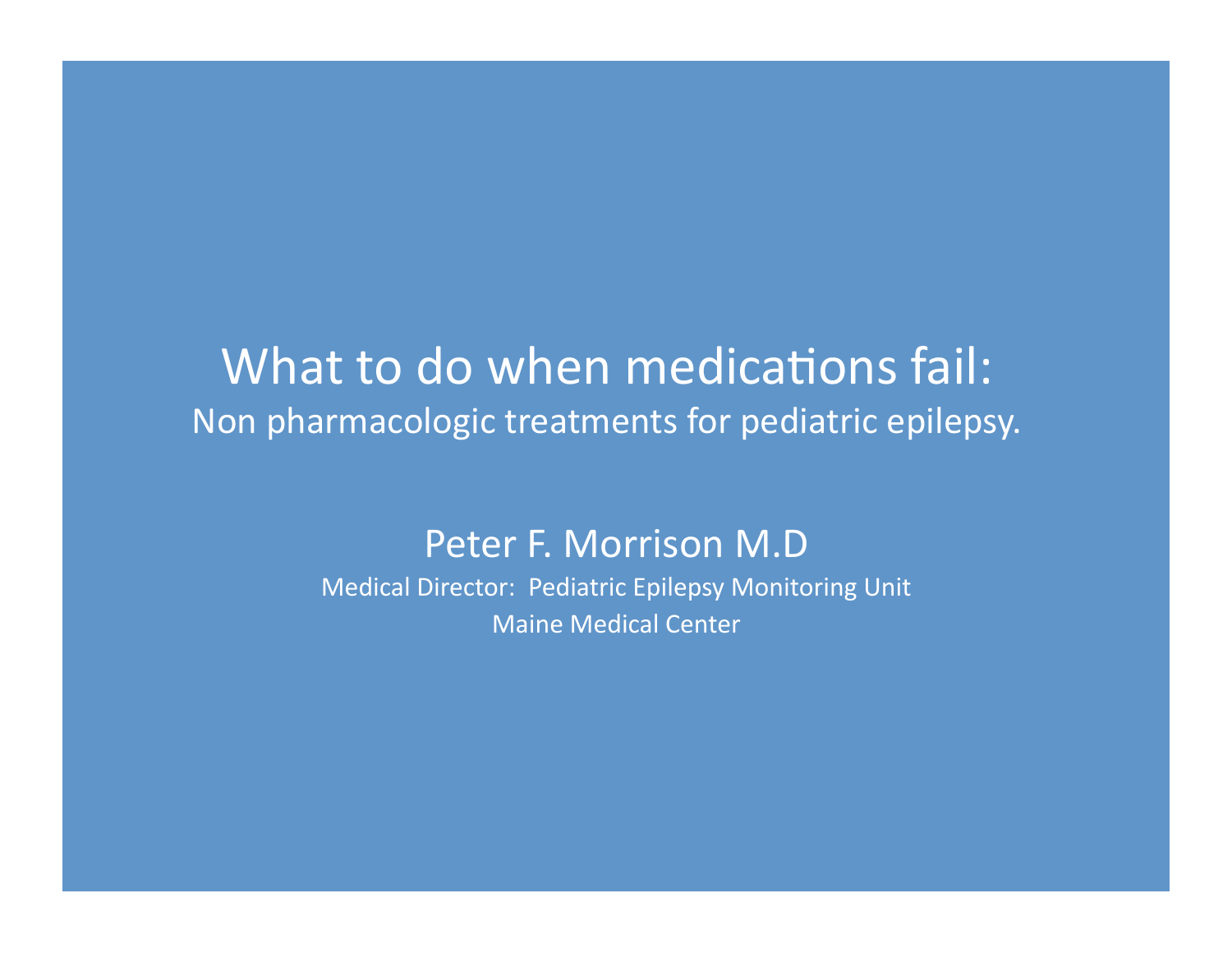# **Outline**

- Scope of the problem
- Epilepsy surgery
- Ketogenic diet
	- $-$  clinical aspects
- Vagus nerve stimulator
- Responsive neurostimulation
- Deep brain stimulation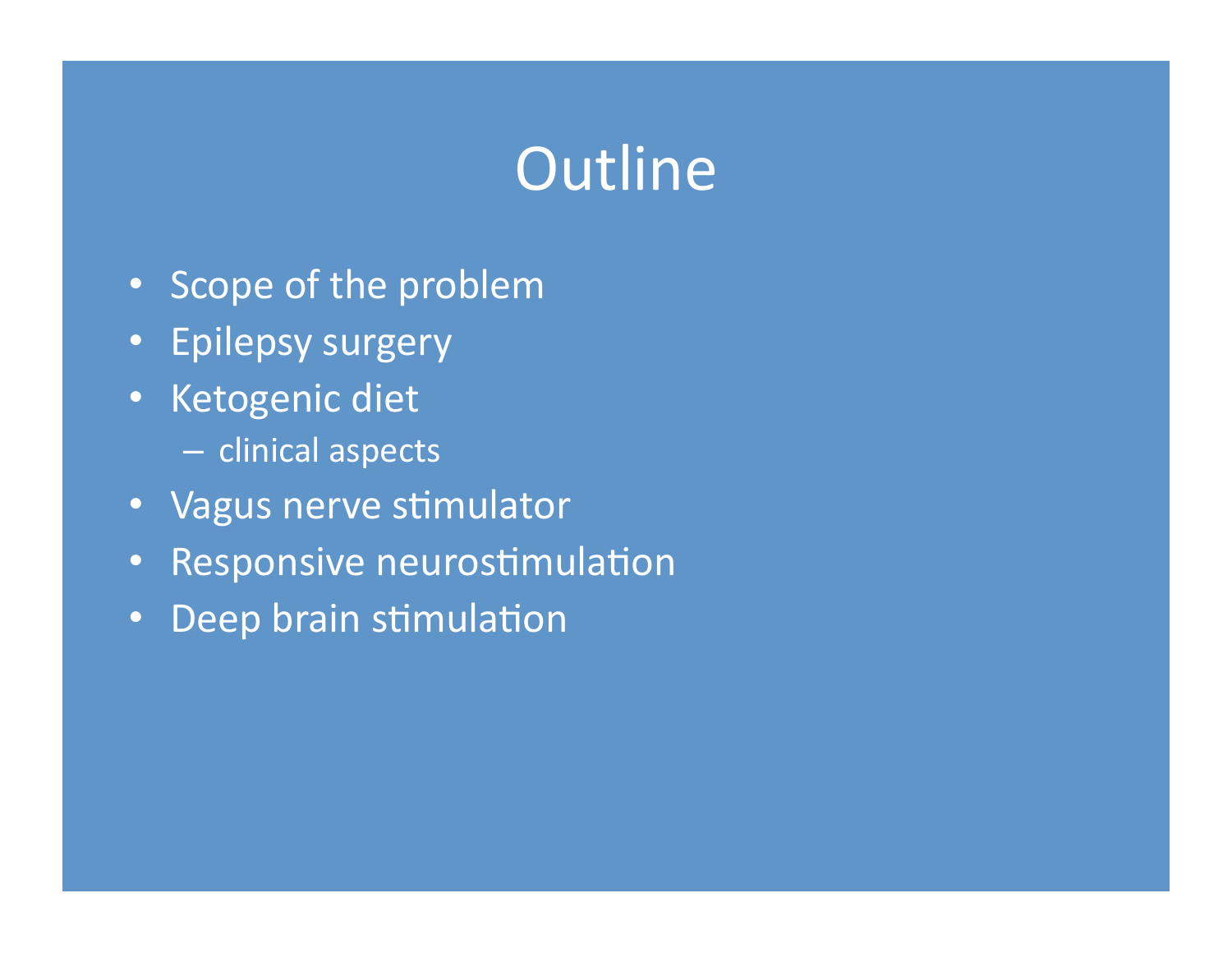#### Seizure-Free Rates With Different Strategies



Kwan P, Brodie MJ. *N Engl J Med.* 2000;342:314-319.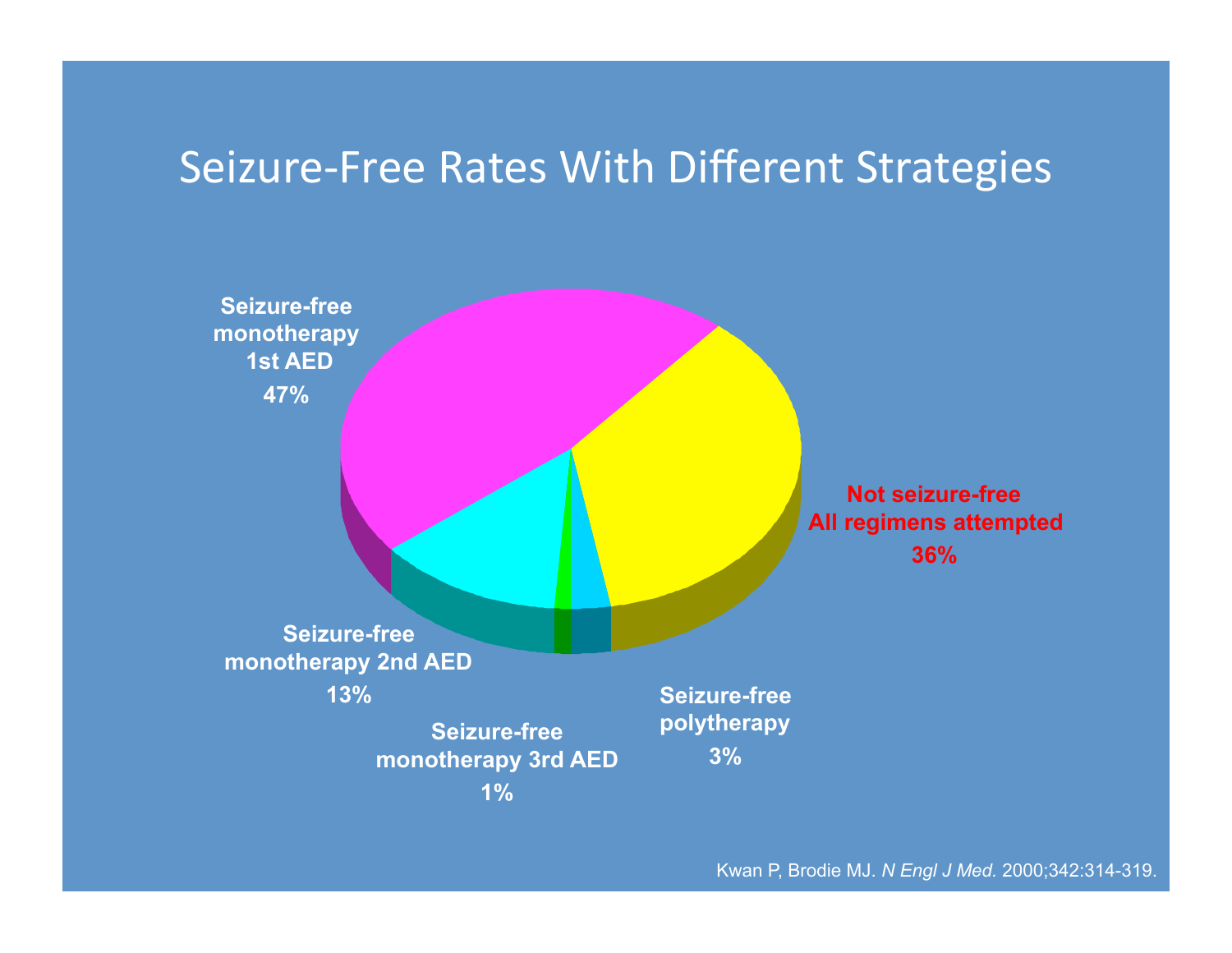# Surgery for Seizures

- Considered after failing AED therapy
- Surgical evaluation includes inpatient video/EEG monitoring
- Other tests may include: MRI, SPECT scan, PET scan, and neuropsychological testing
- Procedures include focal resection, temporal lobectomy, lesionectomy, hemispherectomy and corpus callosotomy
- Post-surgical seizure-free rates vary
- Patients usually go home after a short stay at the hospital and will likely miss several weeks or months of school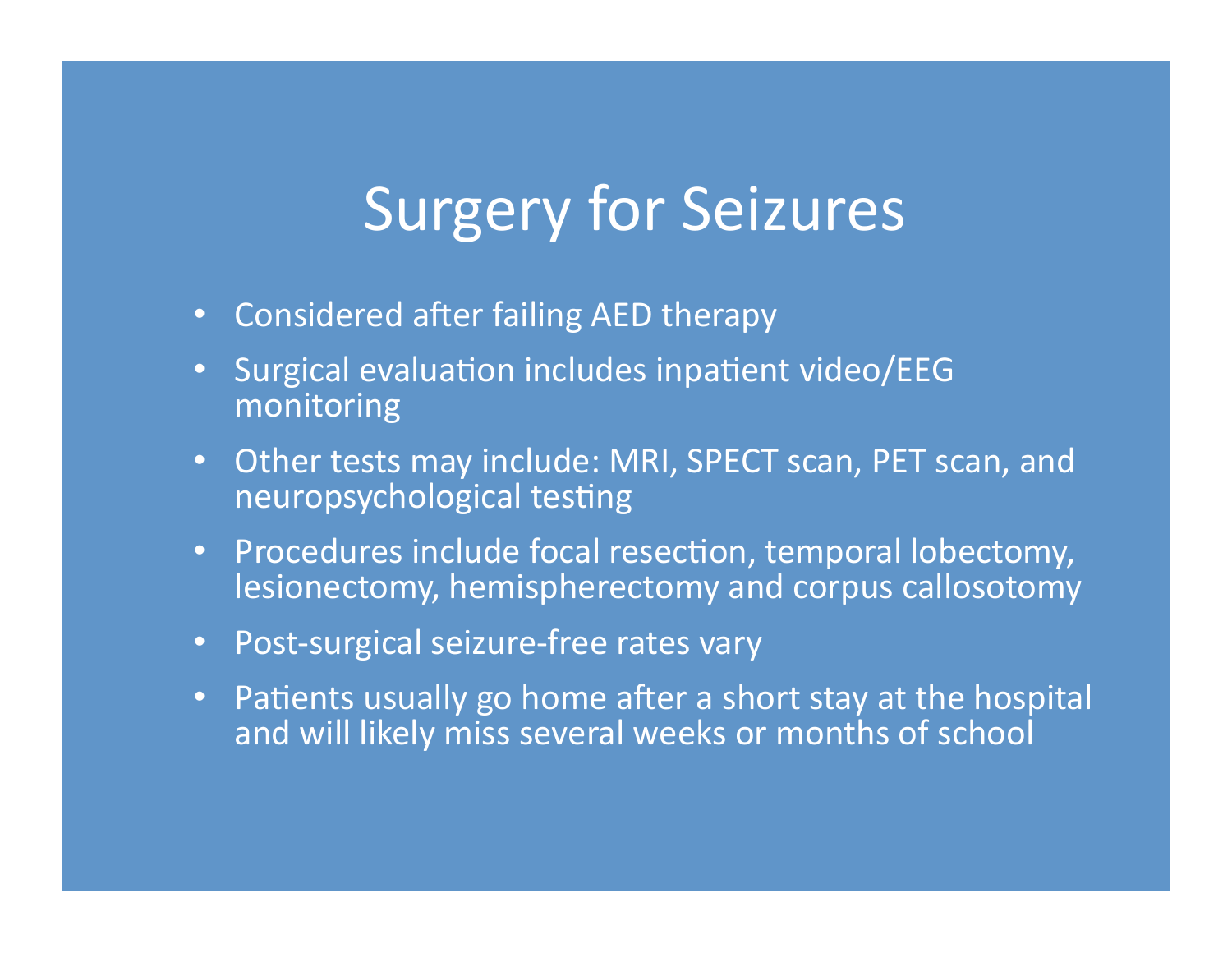# Surgery

- Early surgery can be lifealtering
- Unique conditions such as Rasmussen's, hemimegalencephaly, Sturge Weber can be remedied in children surgically
- Outcomes beneficial

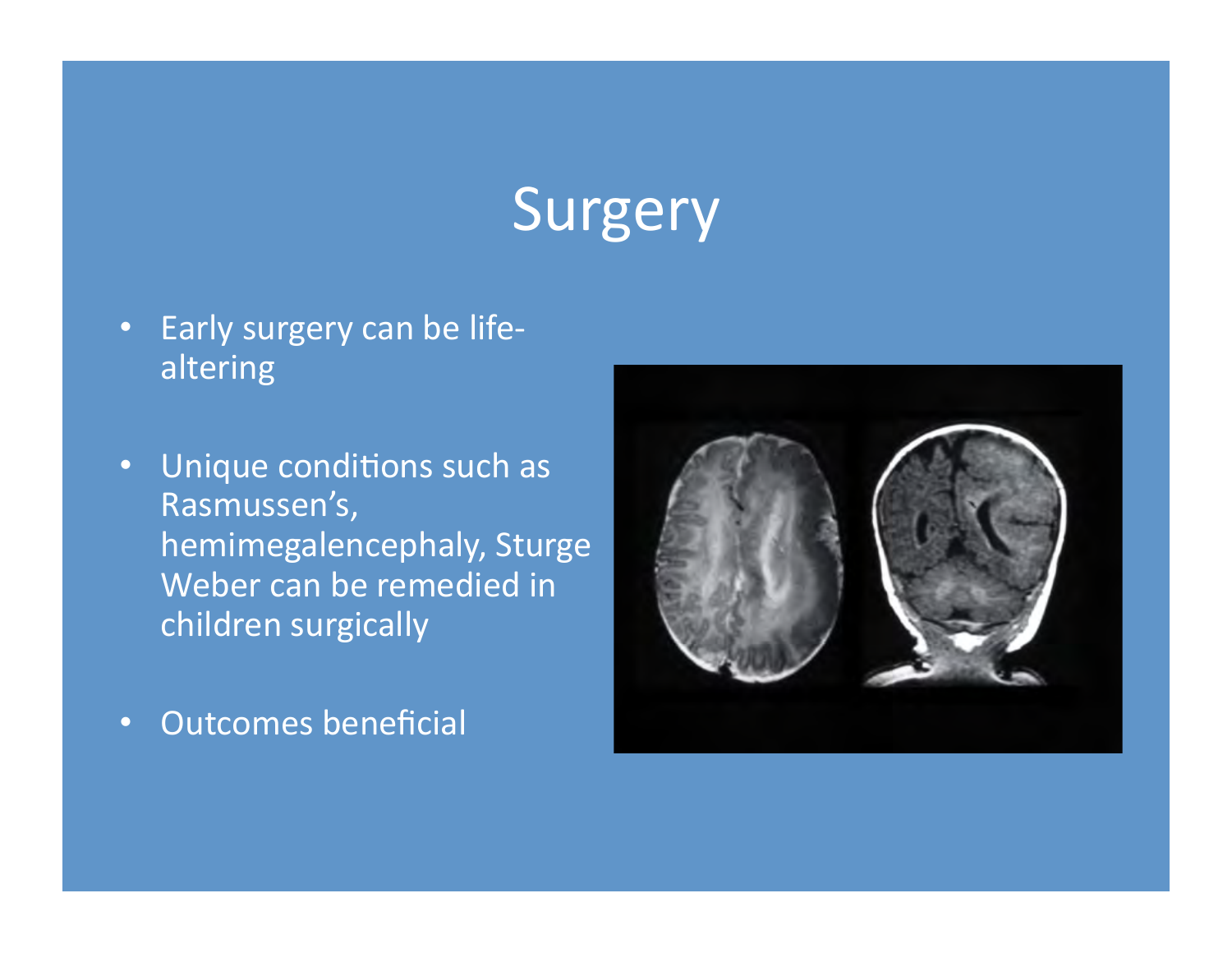## Cerebral Dysgenesis- Heterotopia

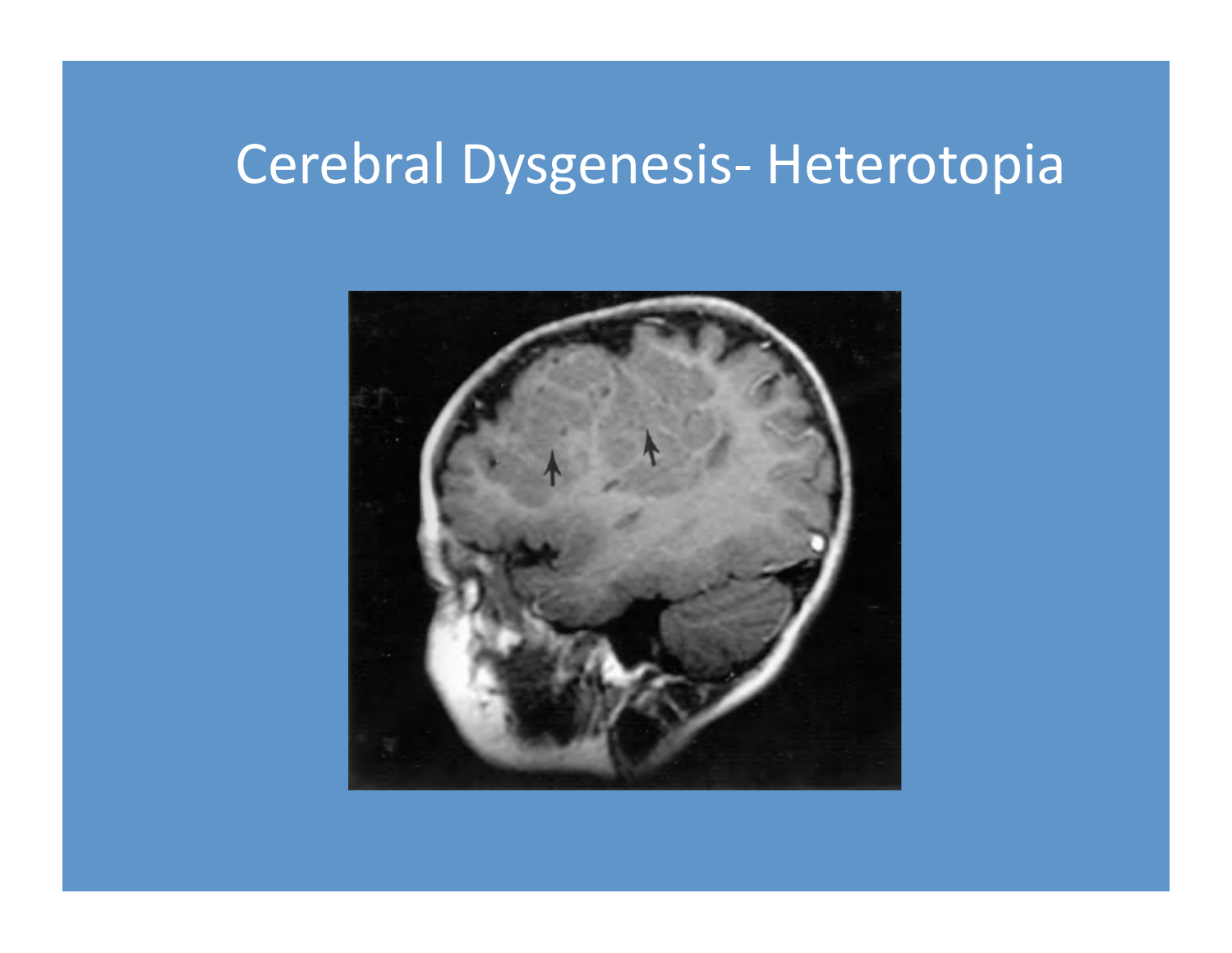# MRI - Schizencephaly

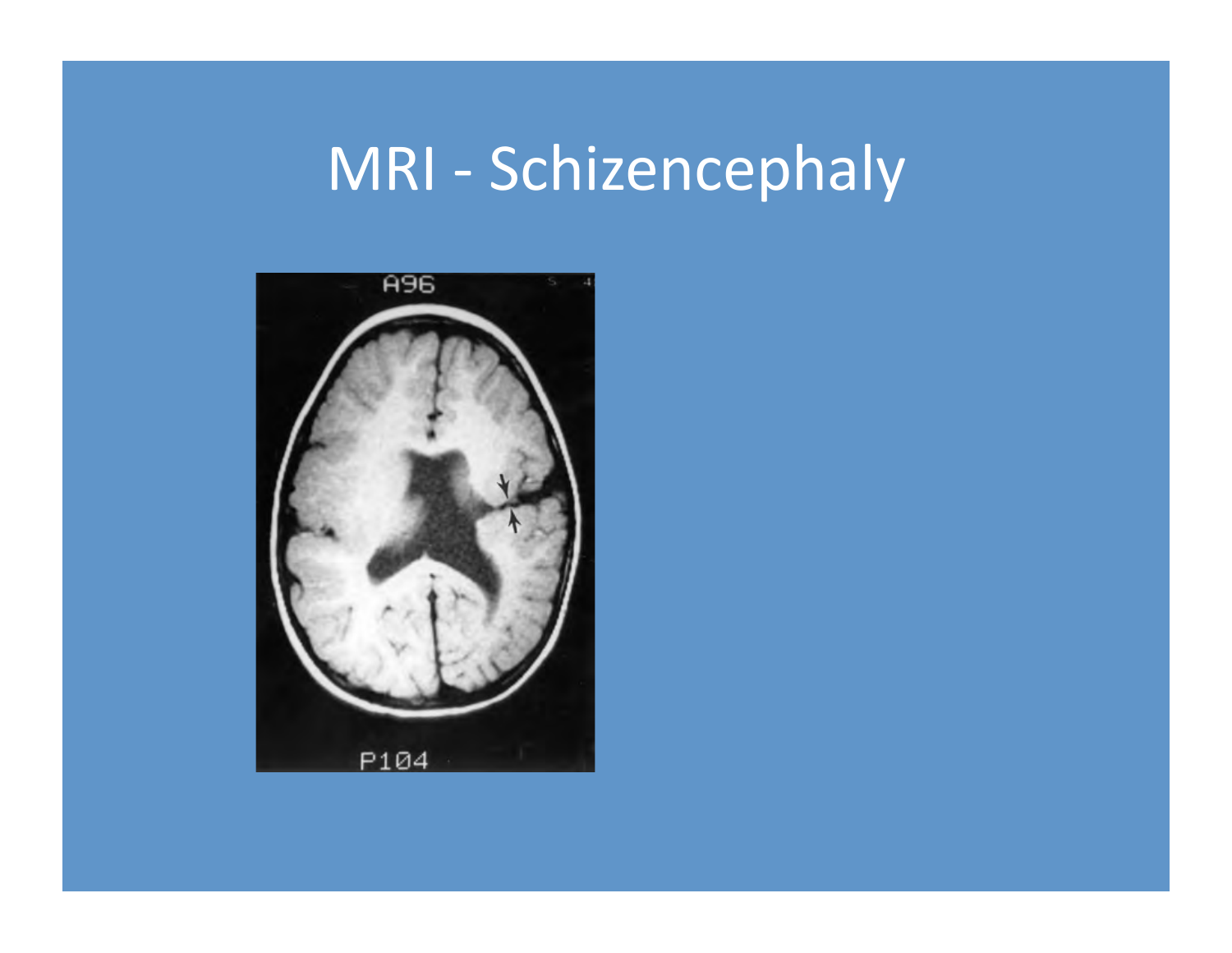# Epilepsy%Surgery%Outcomes

|                     | <b>Temporal</b> | <b>Extra</b><br><b>Temporal</b> | <b>Lesional</b> | <b>Hemispheric</b> | <b>Callosotomy</b> |
|---------------------|-----------------|---------------------------------|-----------------|--------------------|--------------------|
| <b>Seizure Free</b> | 68%             | 45%                             | 66%             | 45%                | 8%                 |
| <b>Improved</b>     | 23%             | 35%                             | 22%             | 35%                | 61%                |
| <b>Not improved</b> | 9%              | 20%                             | 12%             | 20%                | 31%                |
| <b>Total</b>        | 100%            | 100%                            | 100%            | 100%               | 100%               |

Reference: Engel, J. NEJM, Vol 334 1996, 647-653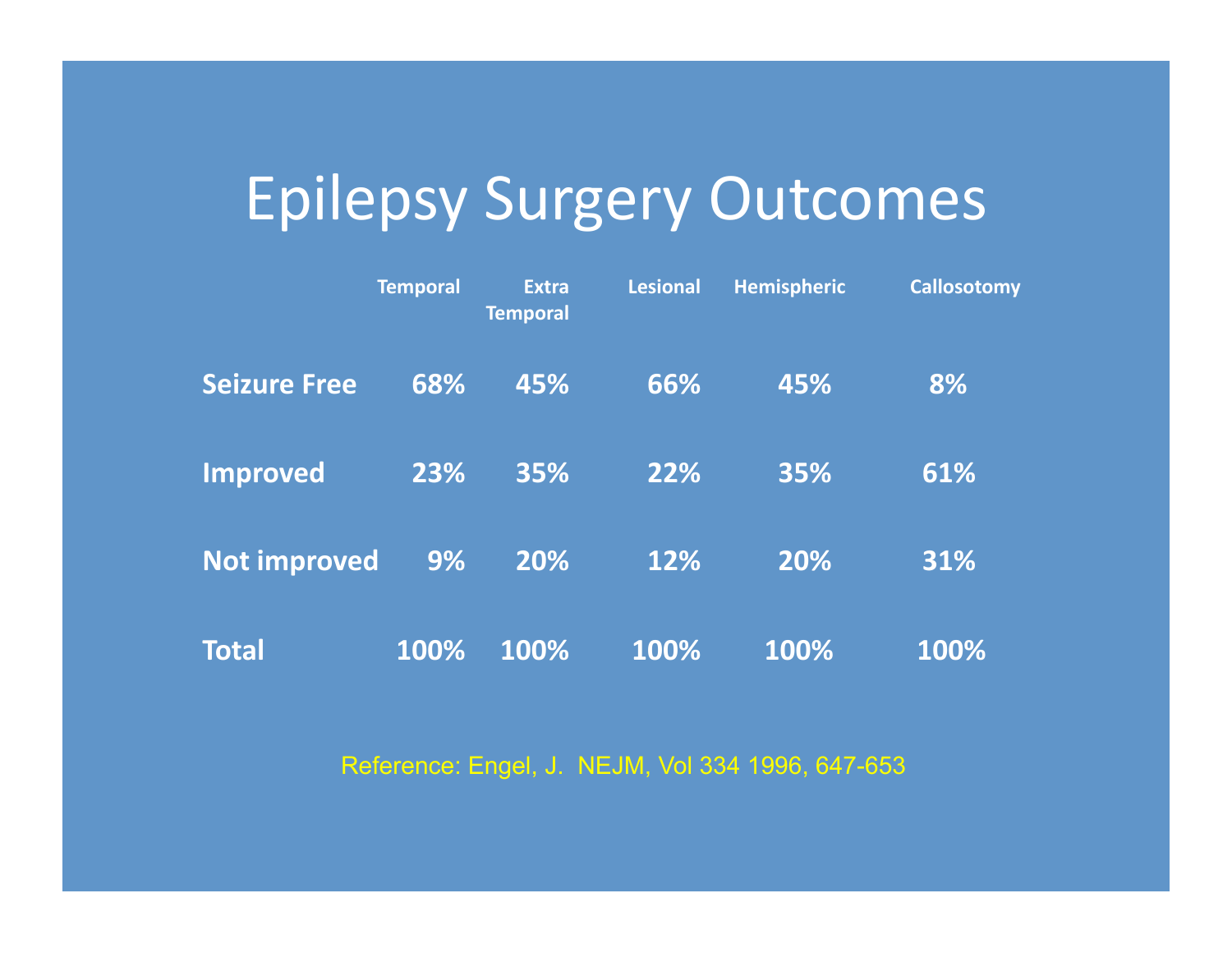# Therapeutic Diets

- Ketogenic Diet
- Low Glycemic Index Diet
- Atikins Diet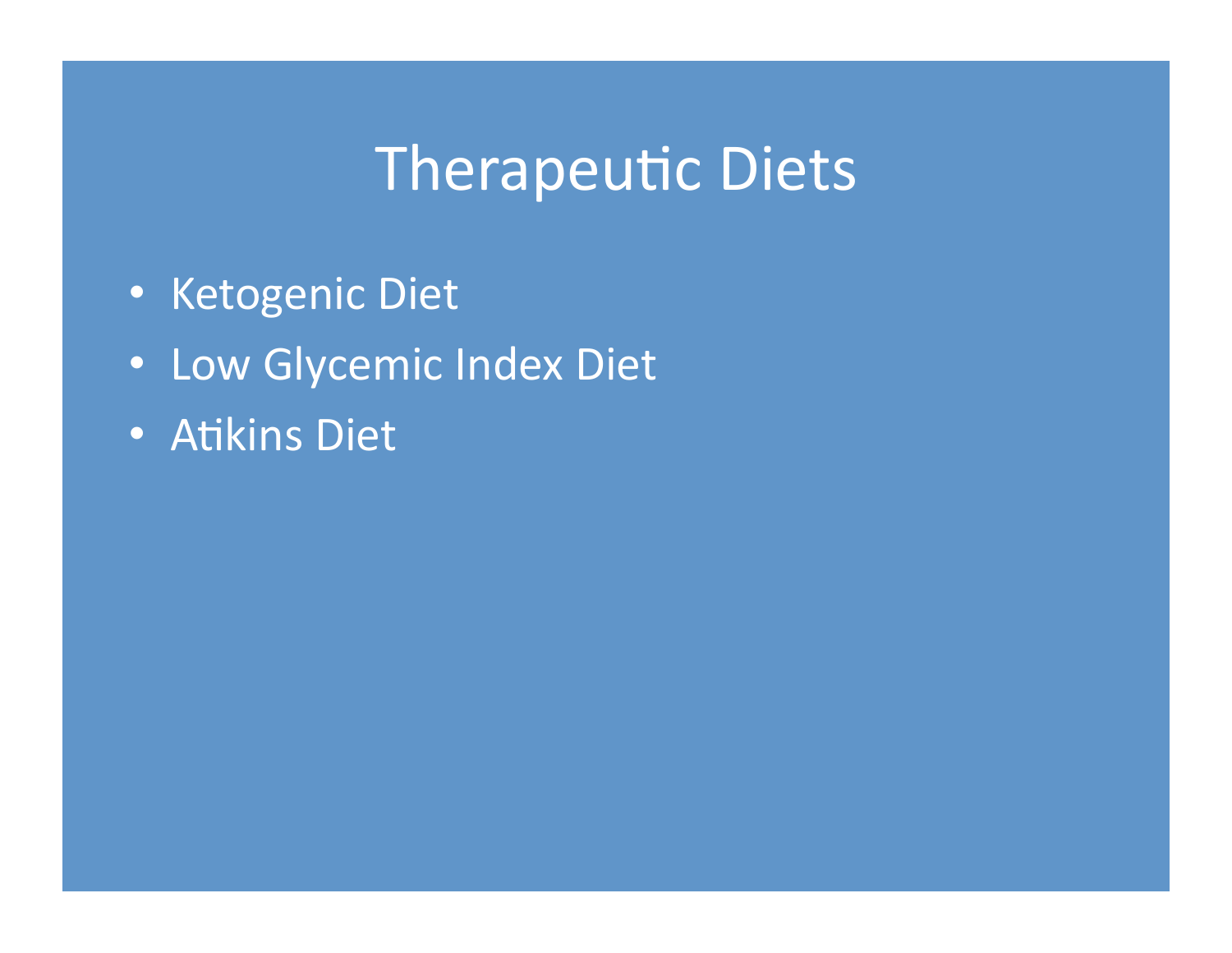## What is the ketogenic diet?

- High fat, adequate protein and carbohydrate diet which induces ketosis in those who consume it.
- Fasting as treatment: Hippocrates, Old **Testament**
- Wilder (1921): ketogenic diet to mimic fasting state
- Introduction of phenytoin in 1930's
- Resurgence 17 yrs ago with treatment of pt at JHU%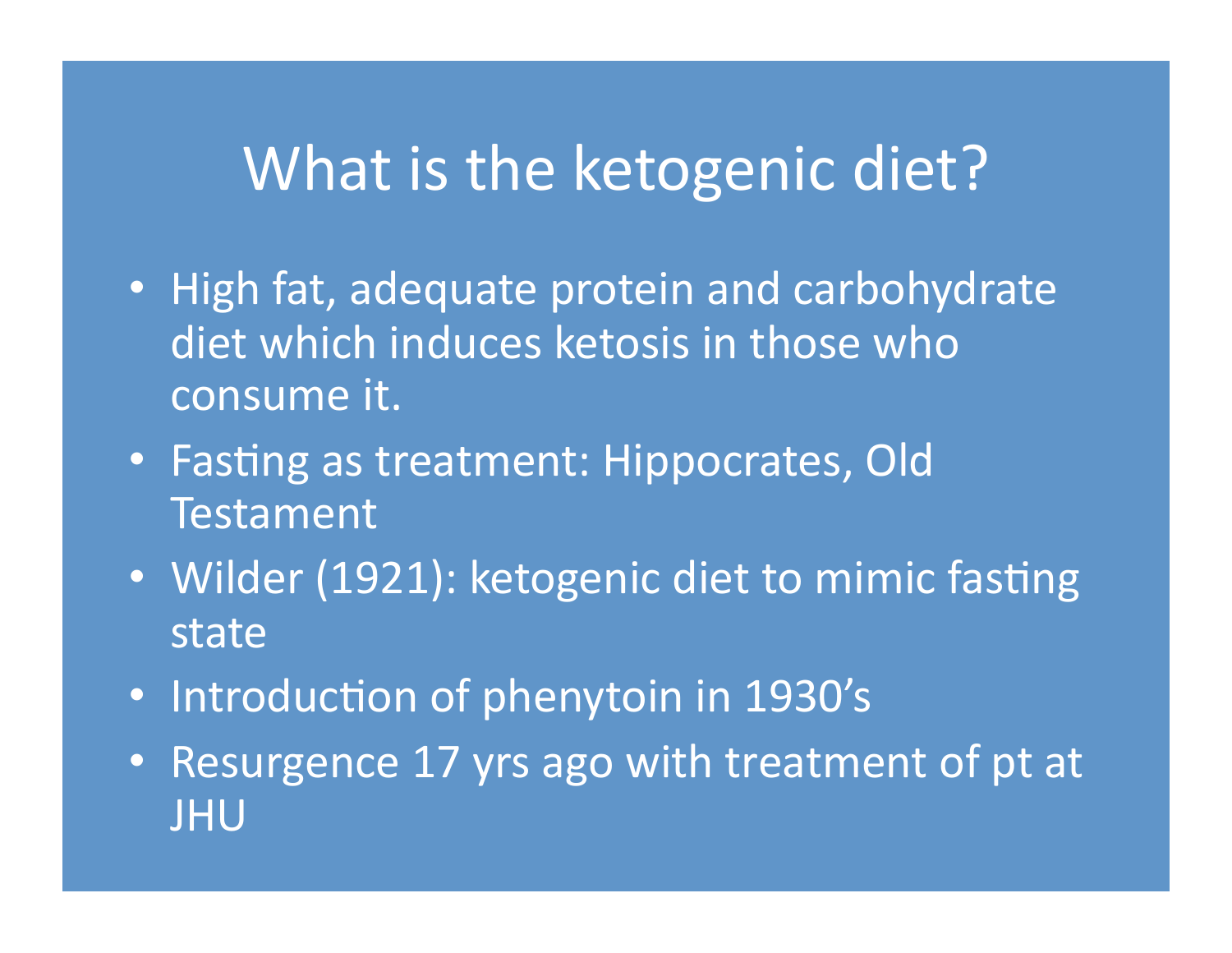# Diet "Prescription"

- · Ratio (fat: carb+protein)
	- $-4:1$  more strict
	- 3:1 for infants, adolescents
- · Infants: ketogenic formula
- · Children:

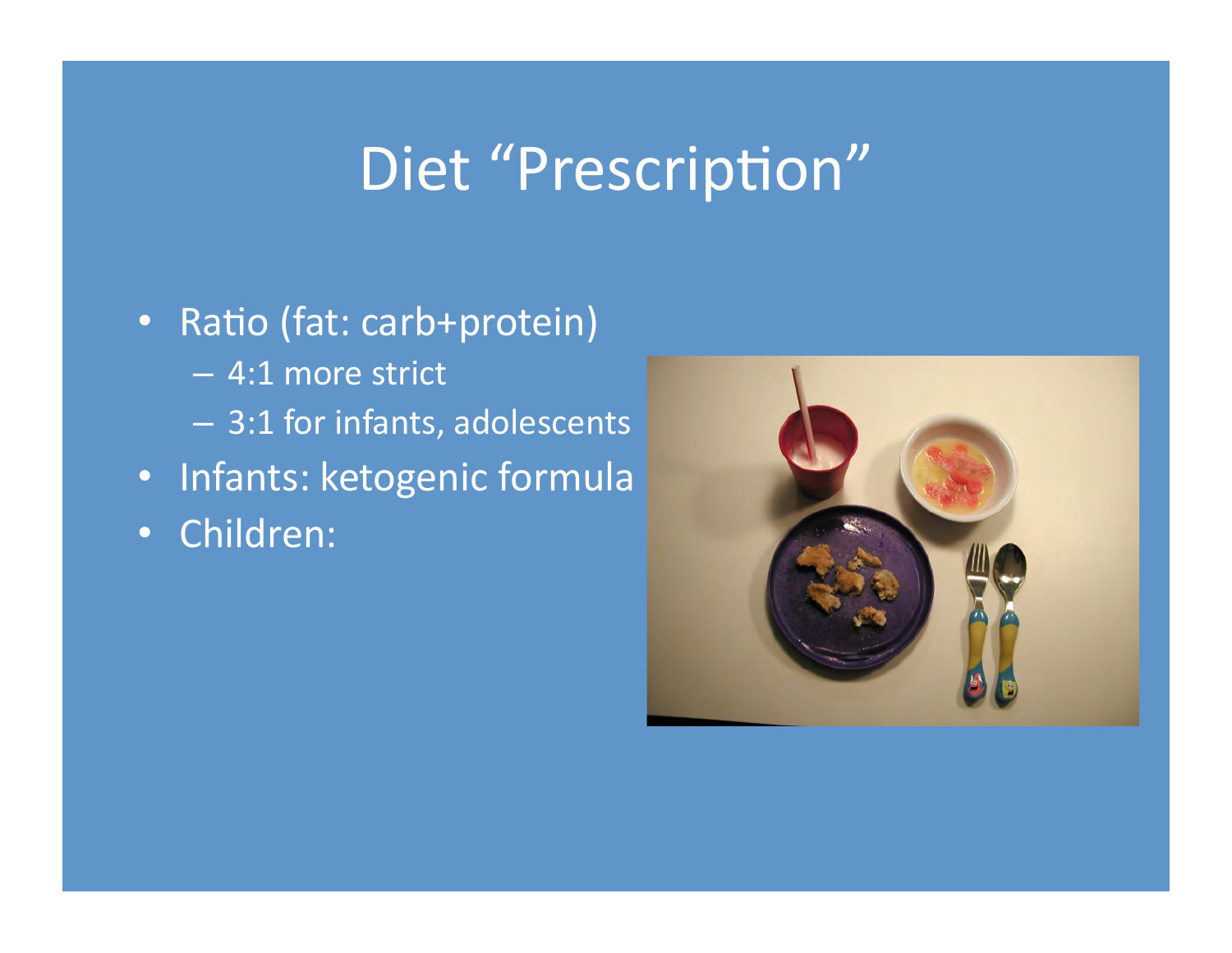#### Ketogenic Diet "American" Diet



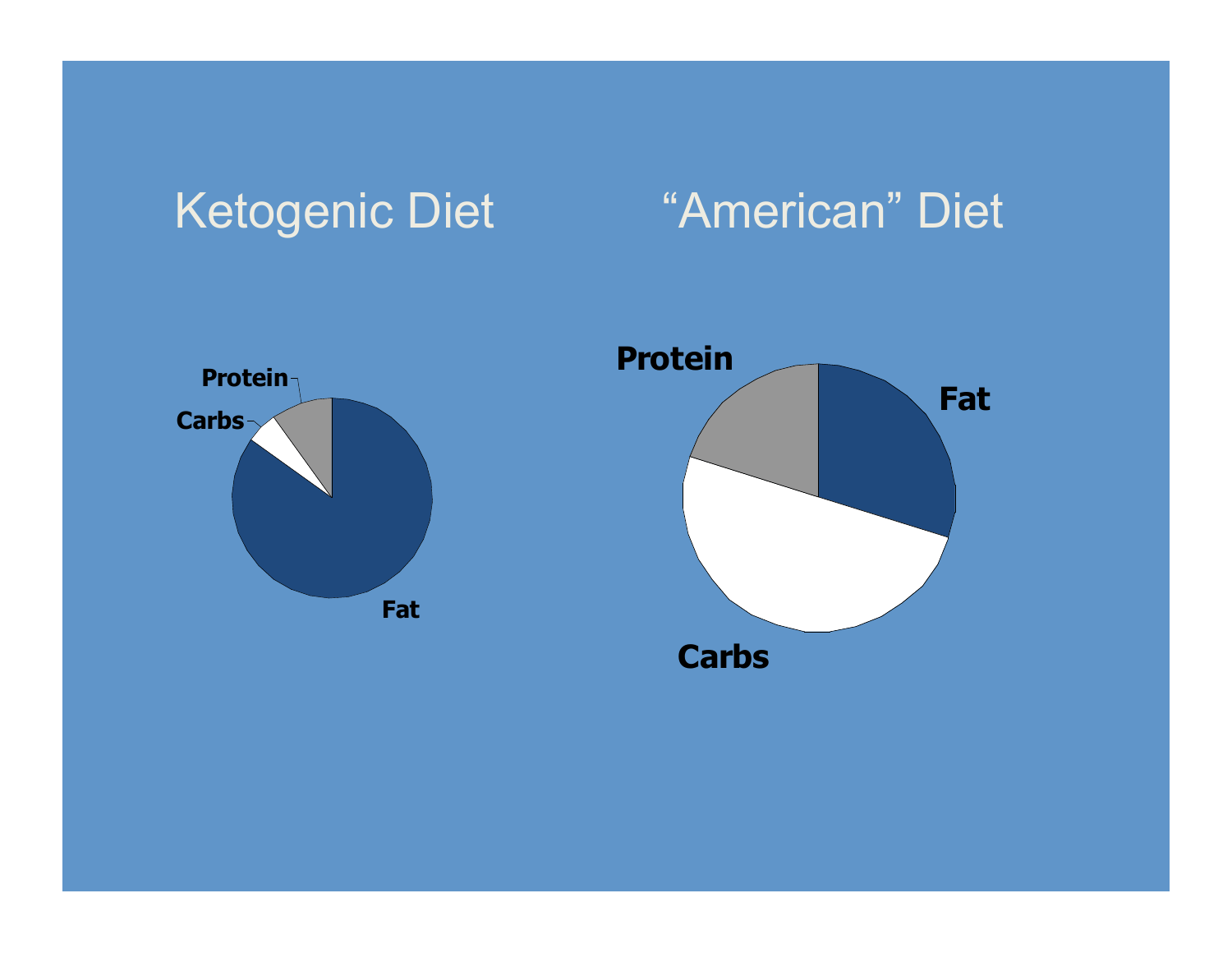#### **Seizure Reduction from Ketogenic Diet**

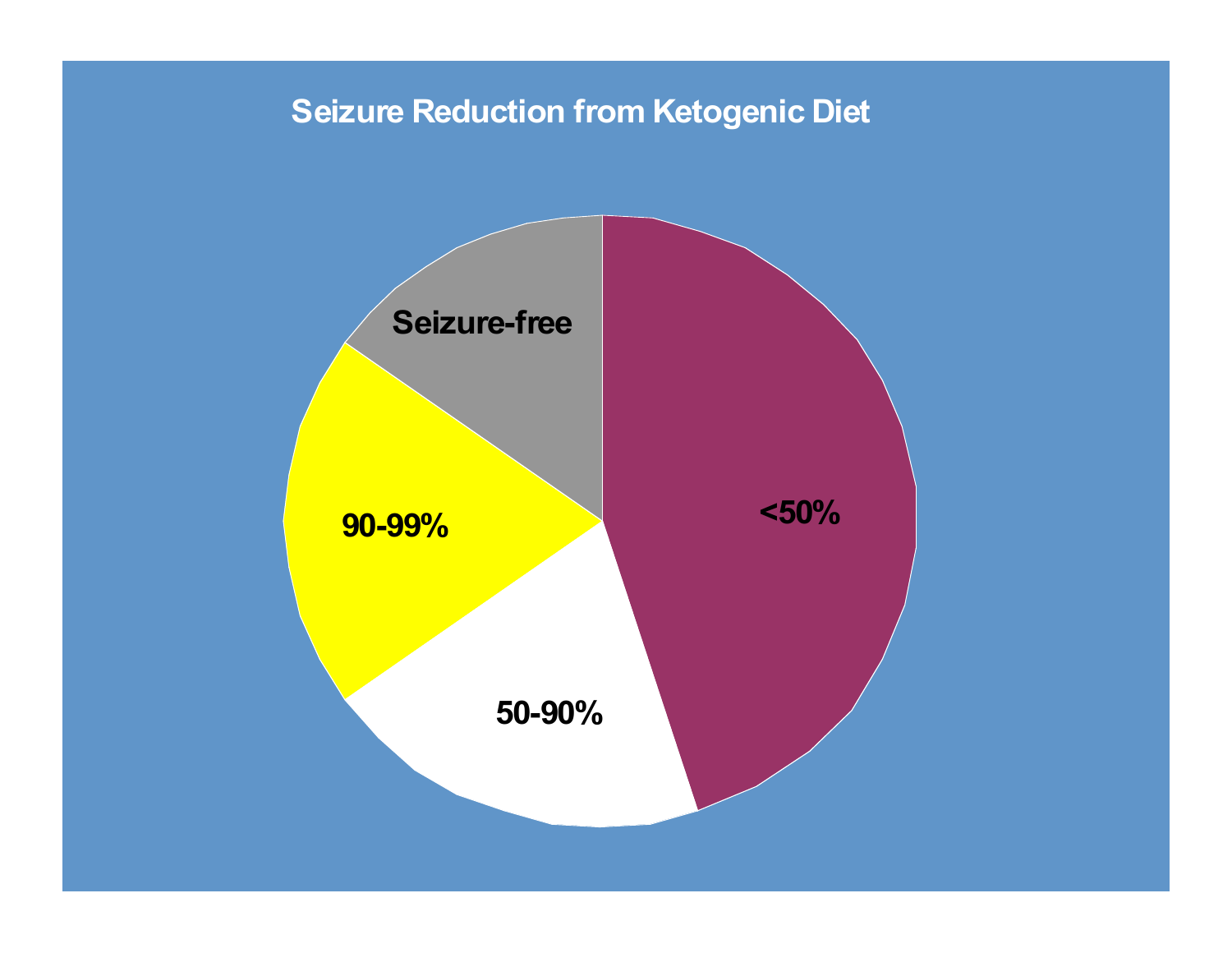#### Common and Occasional Side Effects

- Constipation
- Slowed weight gain
- Acidosis (with illness)
- Vitamin deficiency (if unsupplemented)
- Renal stones
- Growth slowing
- Dyslipidemia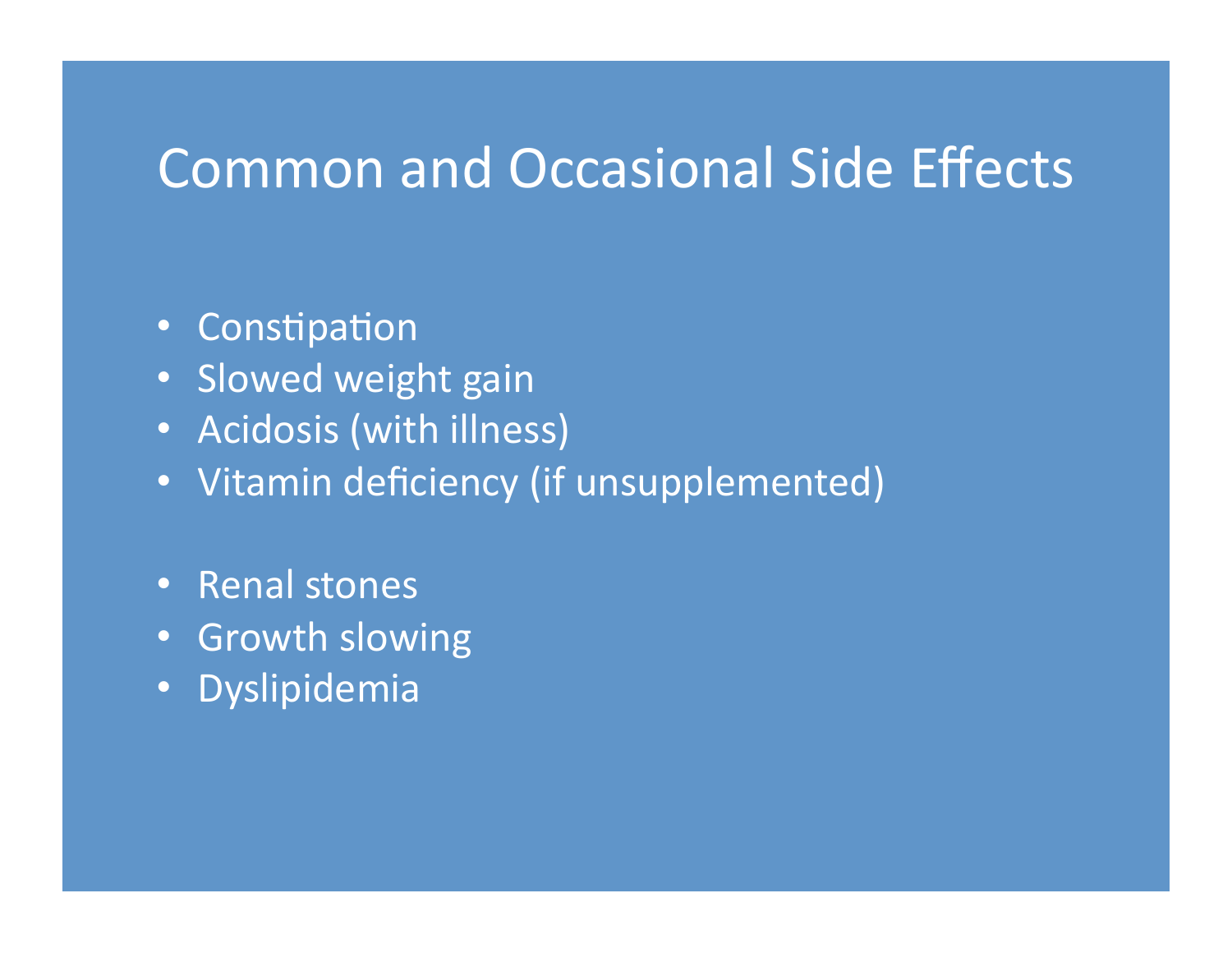### Neurostimulation

- Vagus Nerve Stimulator
- Responsive Neurostimulator (Neuropace)
- Deep Brain (Thalamic) Stimulation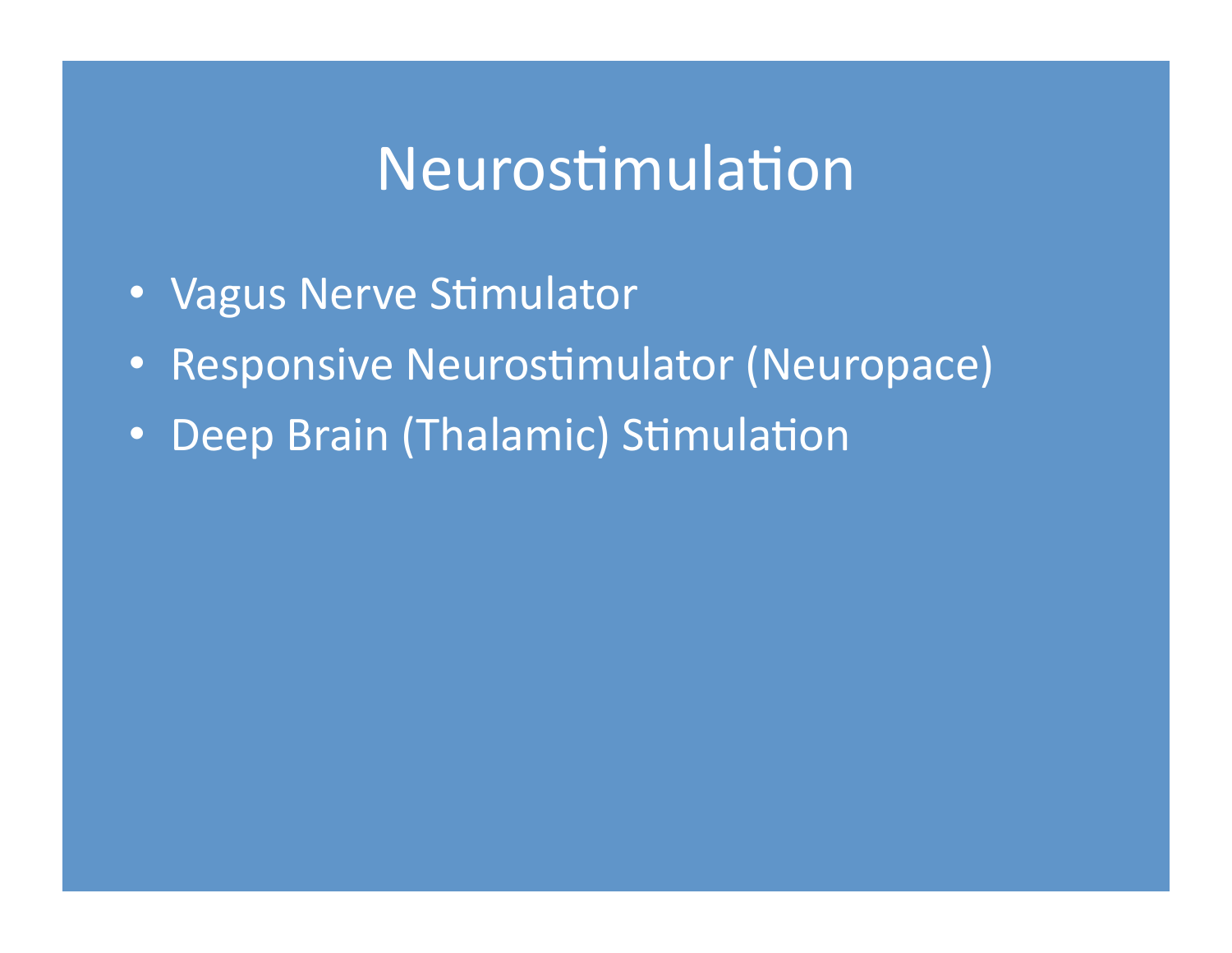## Vagus Nerve Stimulation

- Implantable device constant stimulation
- FDA indicated for patients >12 since 1997
- Day surgery procedure
- 35,000 patients implanted  $(8,000 \text{ in } 18)$

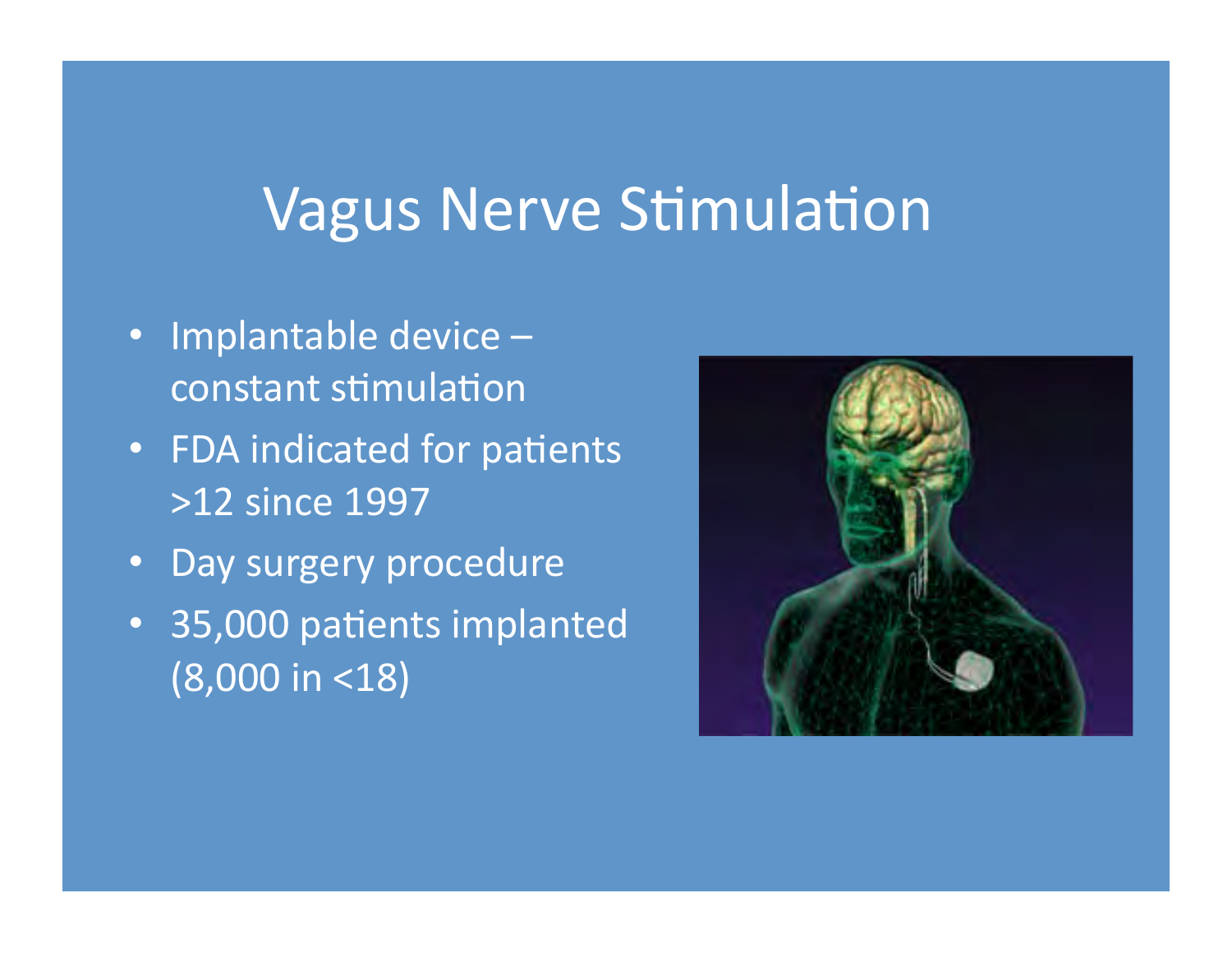





This special VNS magnet is worn on<br>the wrist.



The VNS magnet can also be clipped<br>to a belt, like a pager.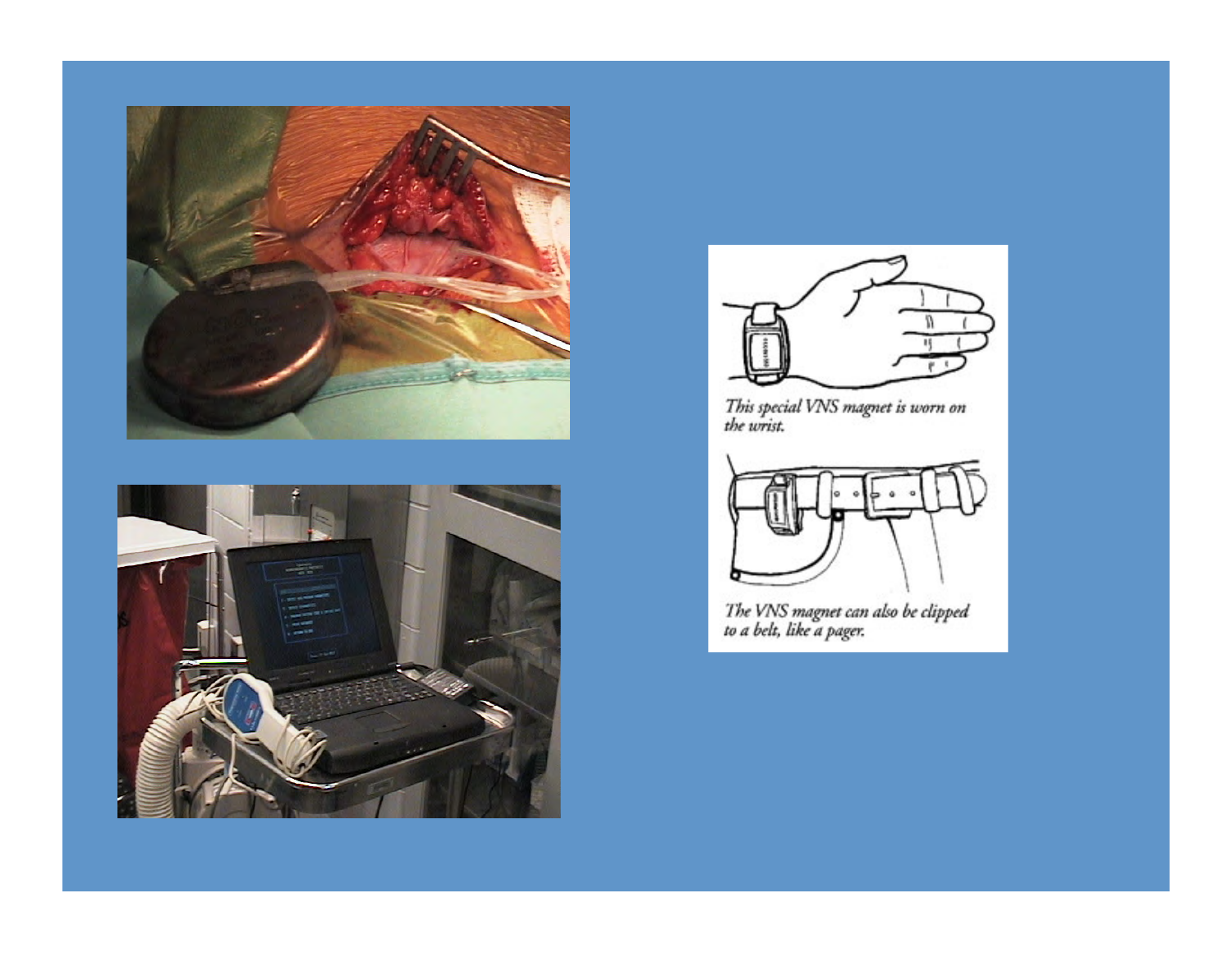# **Mechanism of Action**

#### · Unclear

- Clear thalamic inhibition
- May activate the dorsal midbrain to reduce cortical excitability
- · Multiple pathways potentially involved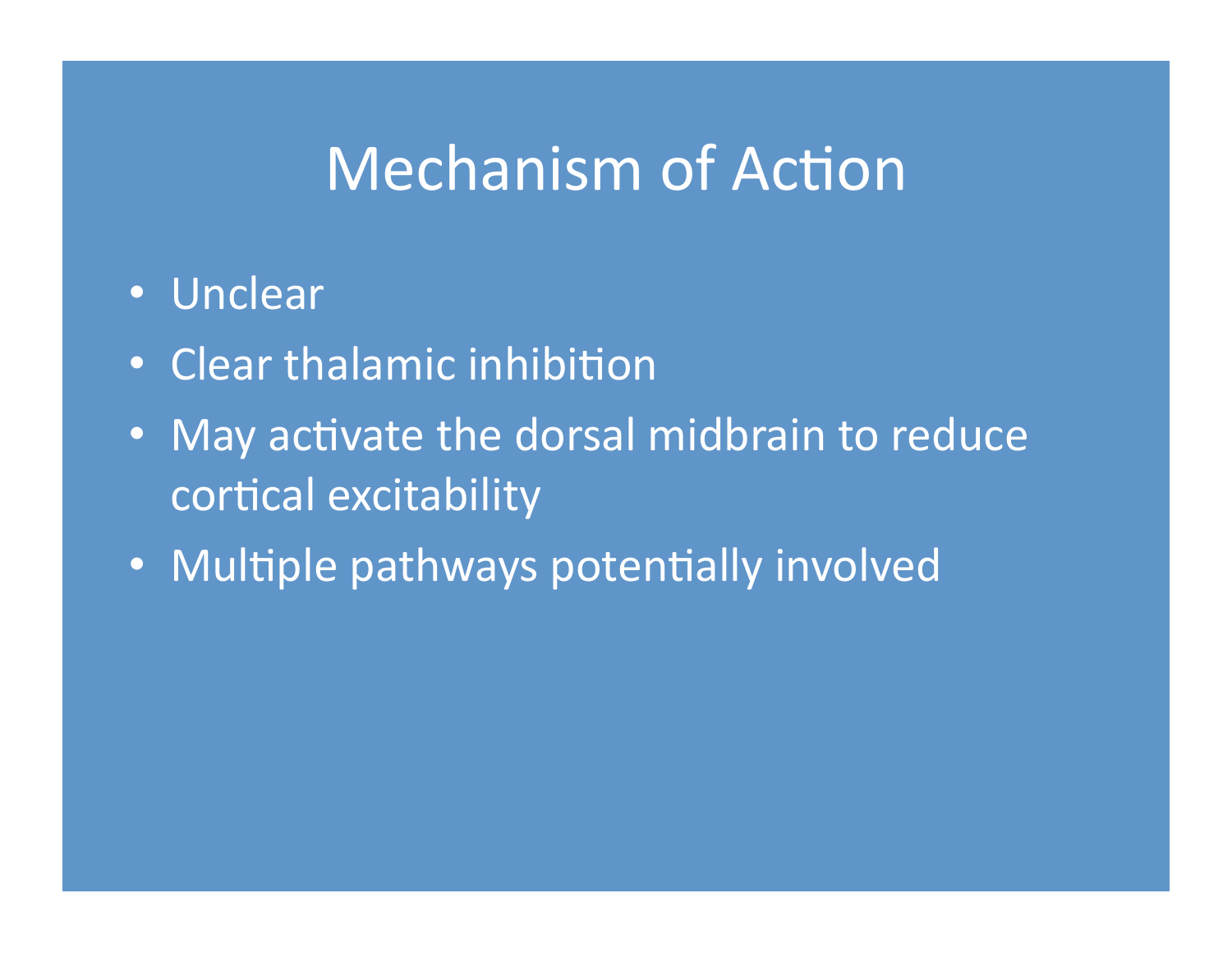# Efficacy

- 35% with >50% seizure reduction at 12 months%
	- $-20\%$  with >75%
- Similar to new AEDs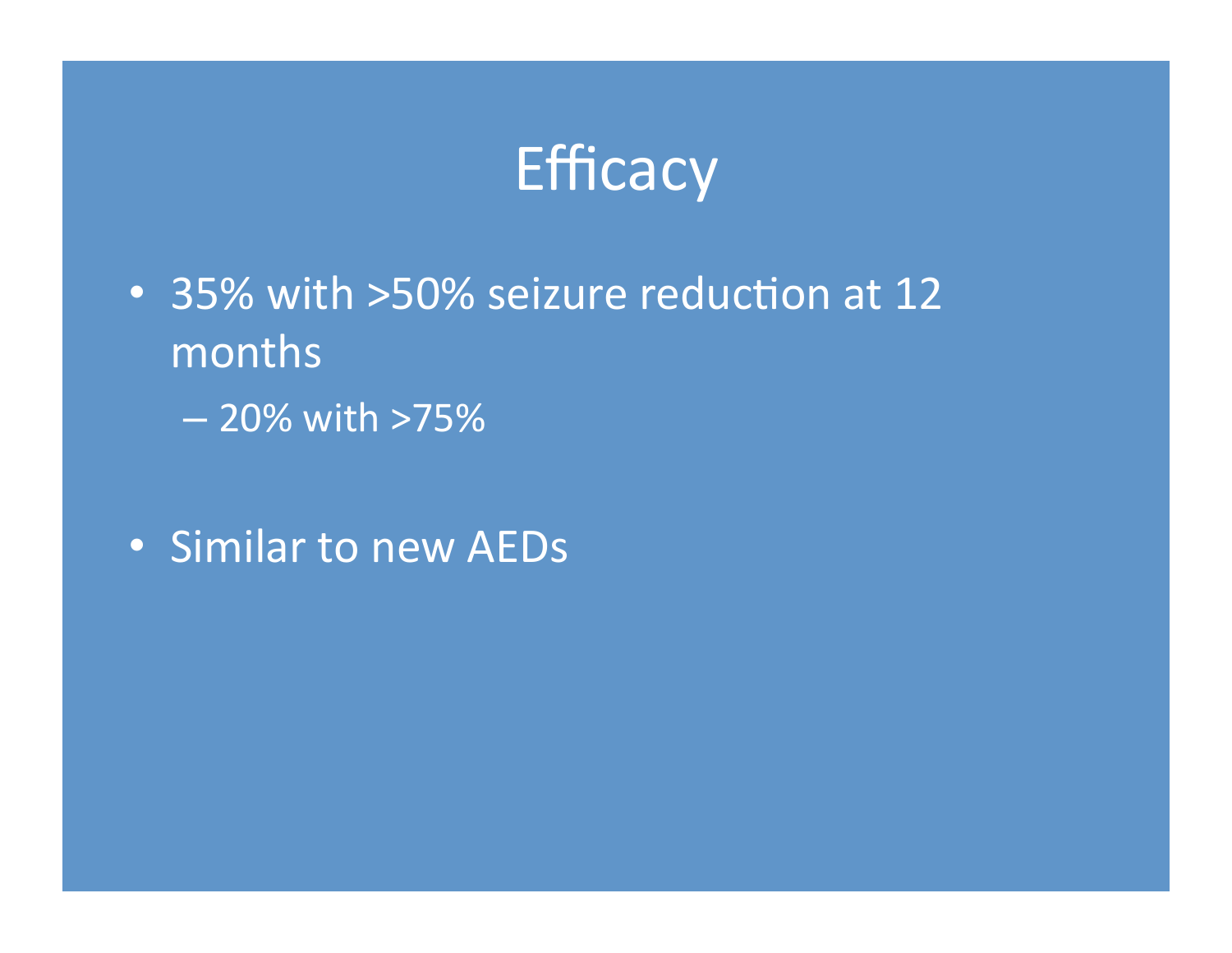## NeuroPace

#### • Responsive neurostimulation

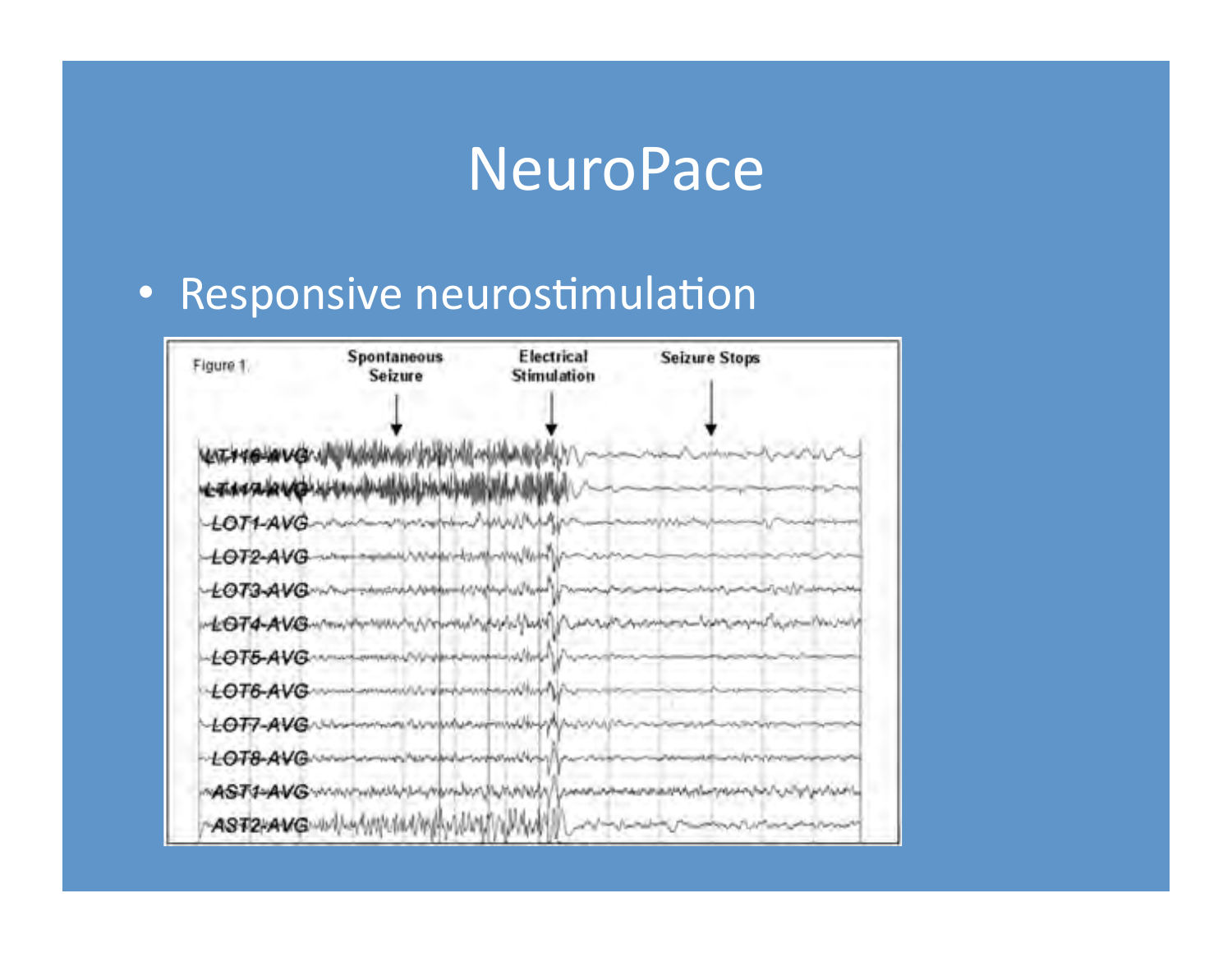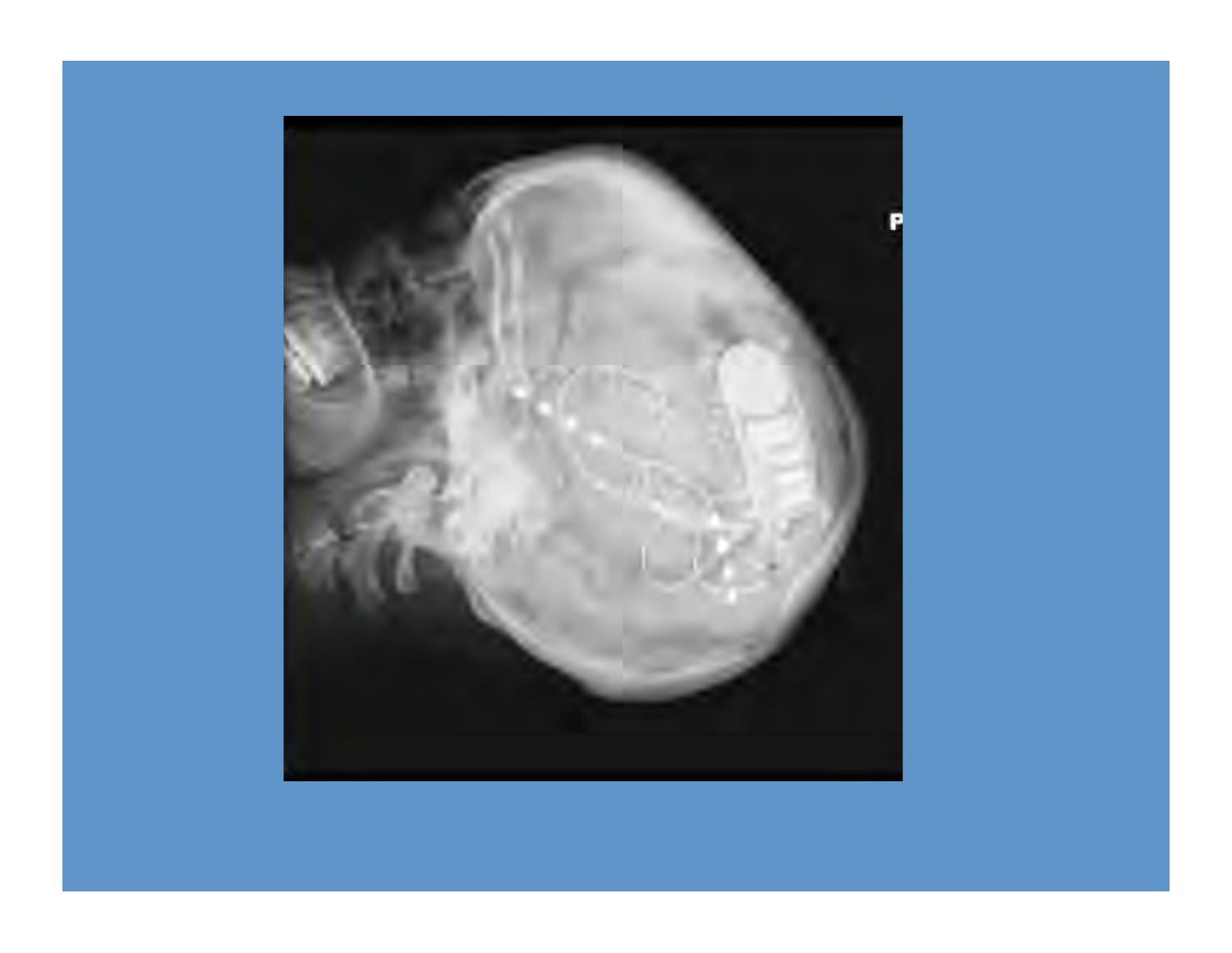#### NeuroPace Pilot Trial:

Safety preliminary efficacy of the Responsive Neurostimulator in Adults:

During the preliminary evaluation period, the responder rate was: •32% for complex partial seizures •63% for generalized tonic clonic seizures



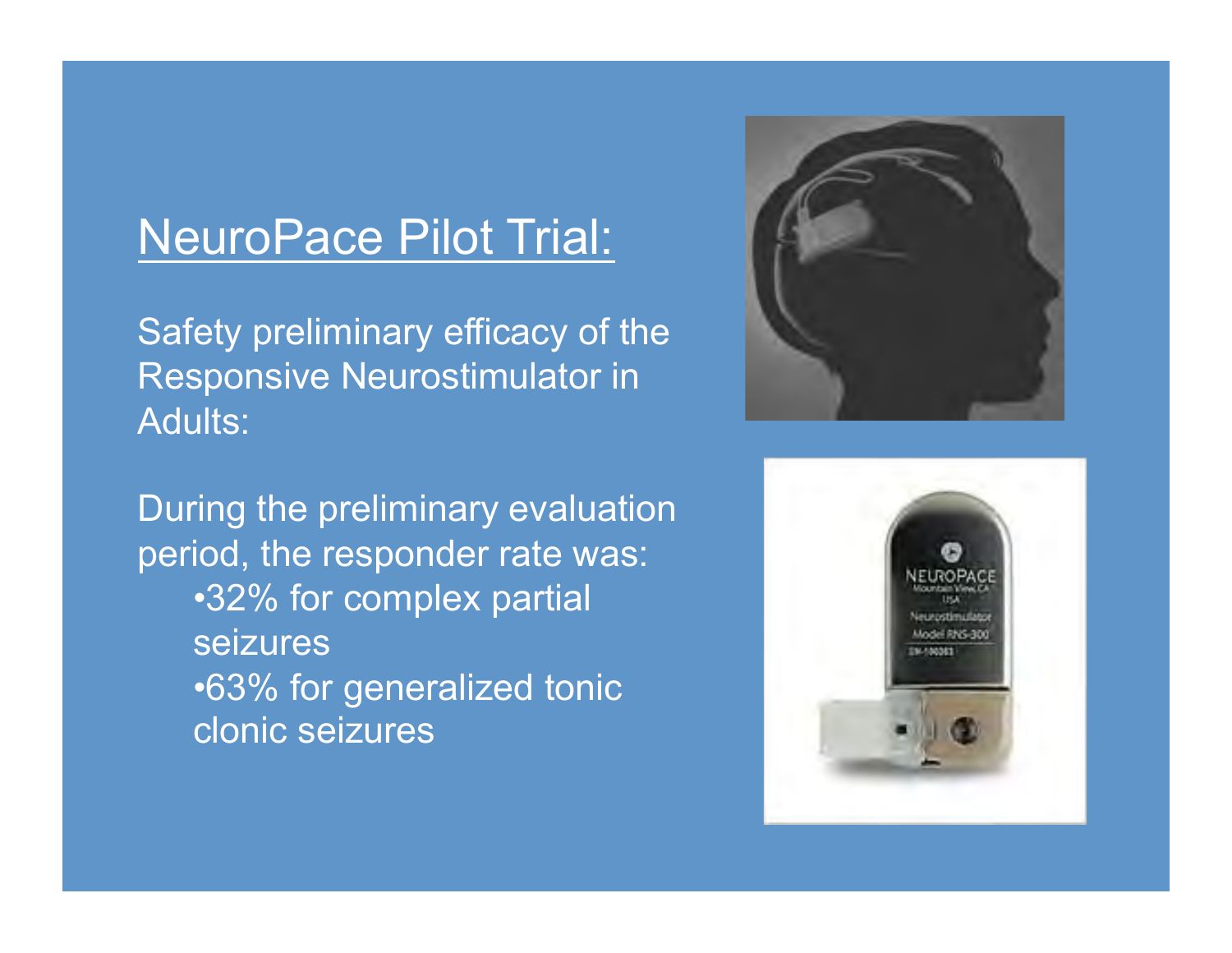## Pivotal RNS Trial

- 240 patients enrolled  $-191$  implanted
- 18-70 years of age
- Intractable seizures
- 3 seizures/28 day period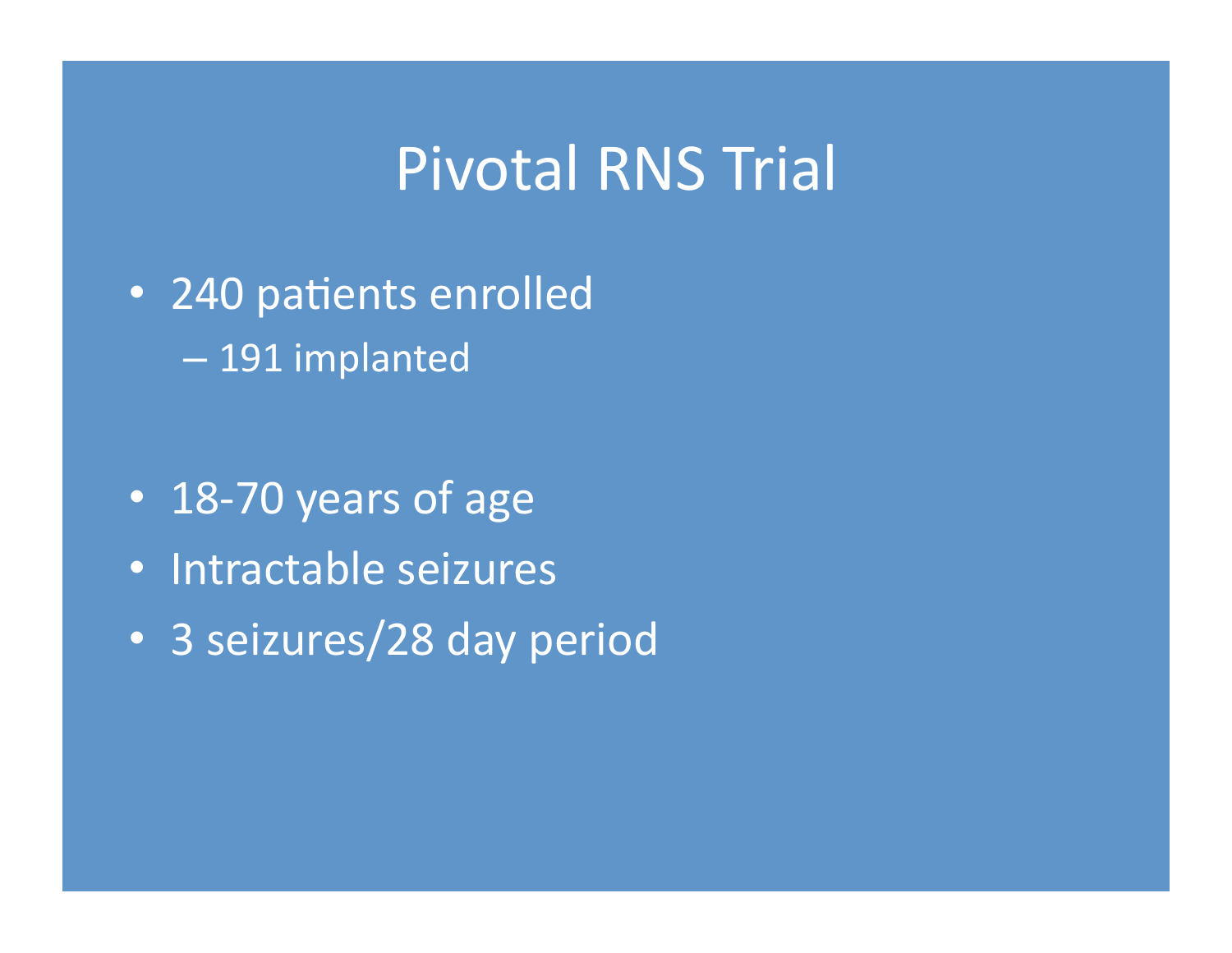#### **Mean of Disabling Seizures by Month**

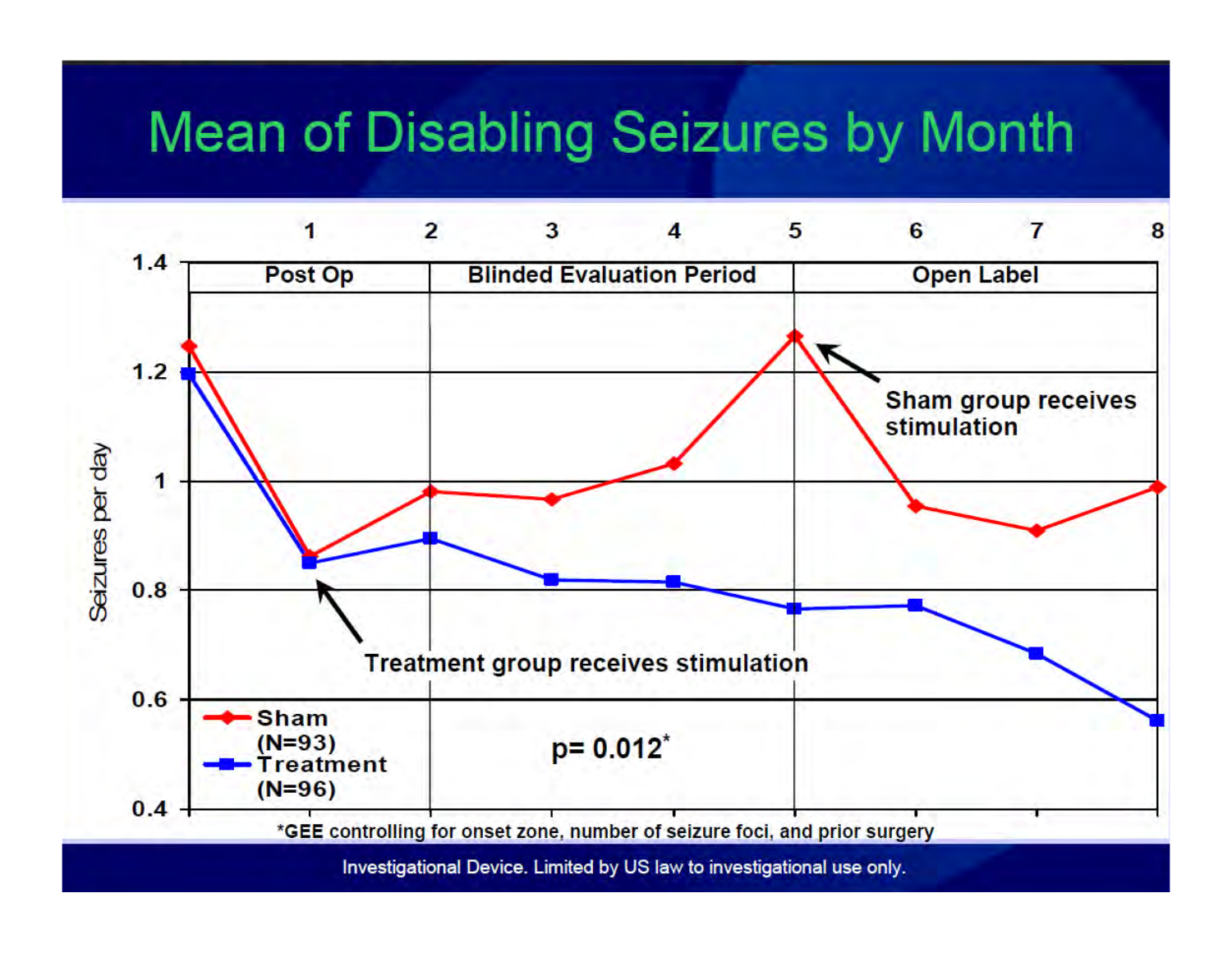## Deep Brain Stimulation

- SANTE: Stimulation of the Anterior Nucleus of the Thalamus for Epilepsy
	- $-$  At two years:
		- Median 57% reduction from baseline seizure frequency
		- Responder rate 54%
		- 12.7% seizure-free for at least 6 months
		- Improvement in quality of life scores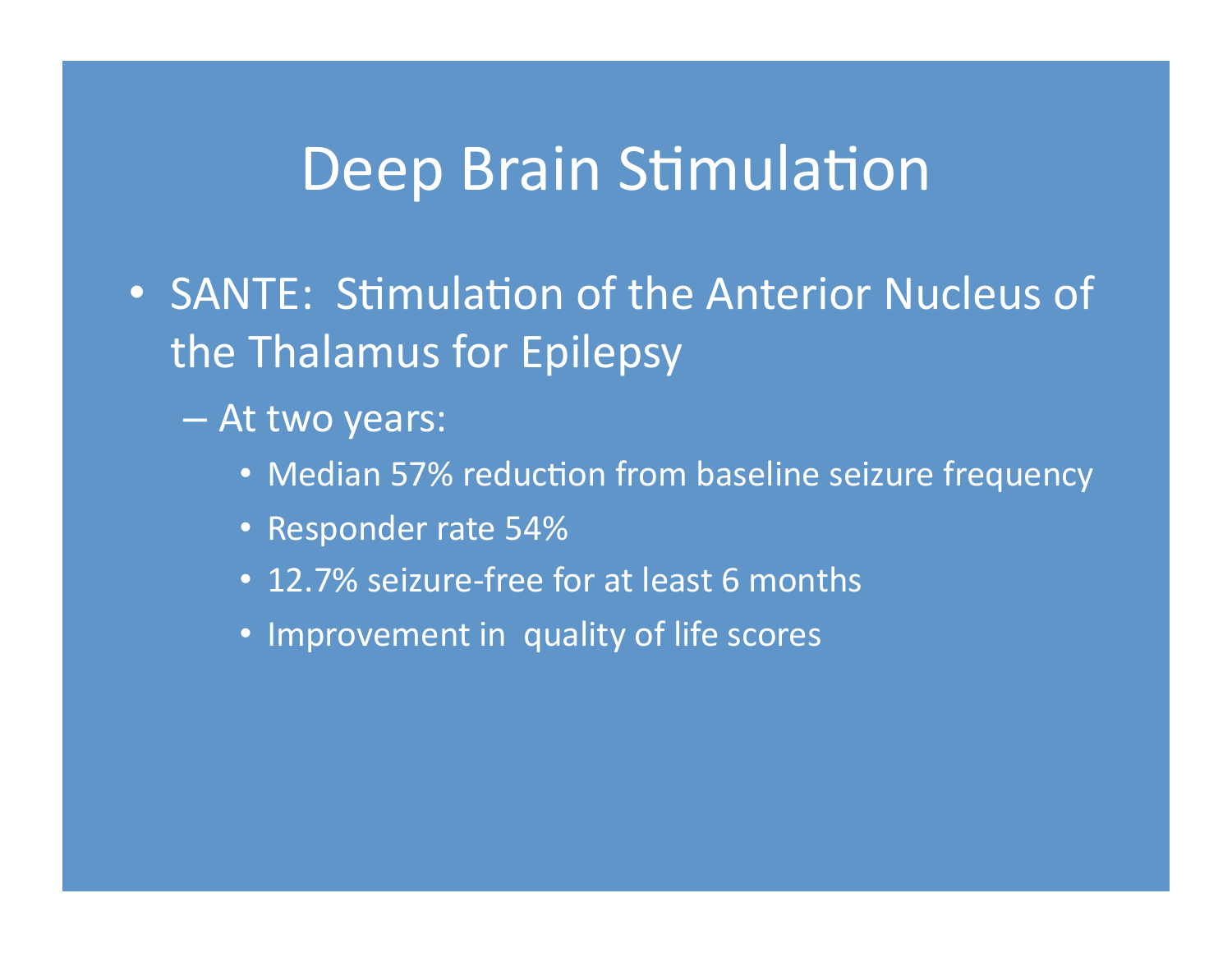# Summary

- $\cdot$  1/3 of children with epilepsy have intractable seizures  $(1/2)$  of these will not be surgical candidates)
- Other options
	- $-$  KD: probably the best chance for improved seizure control in patients that are not epilepsy surgery candidates
	- $-$  VNS
	- $-$  RNS
	- $-$  DBS
	- $-$  Herbal remedies